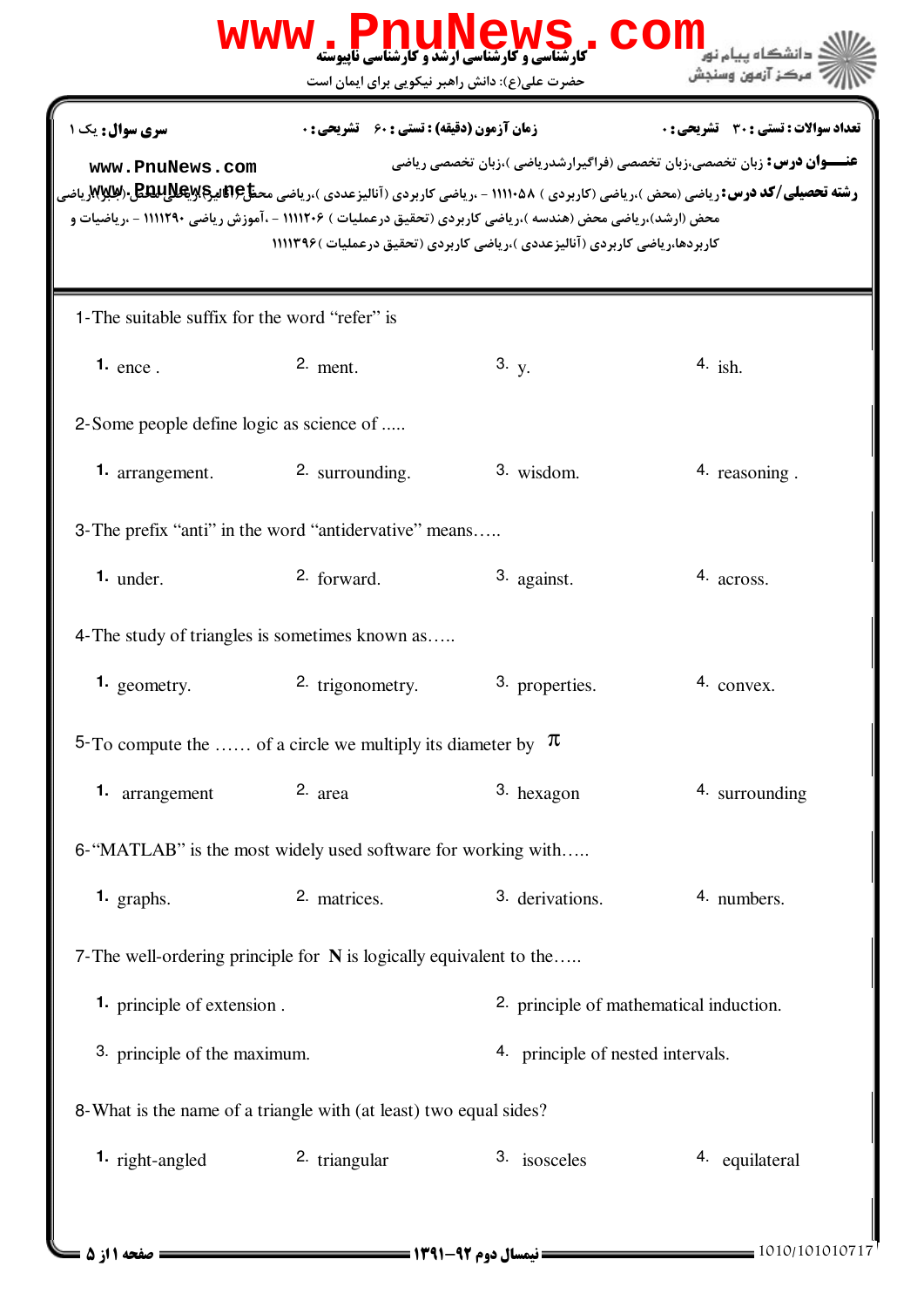|                                                                                                                                                                                                                                                                                                                                                                                                                                                                                                                                                                                                    | WWW . PnuNews<br>حضرت علی(ع): دانش راهبر نیکویی برای ایمان است                                    |                                  | COI<br>دانشگاه سام نو<br>' مرڪز آزمون وسنڊش |  |
|----------------------------------------------------------------------------------------------------------------------------------------------------------------------------------------------------------------------------------------------------------------------------------------------------------------------------------------------------------------------------------------------------------------------------------------------------------------------------------------------------------------------------------------------------------------------------------------------------|---------------------------------------------------------------------------------------------------|----------------------------------|---------------------------------------------|--|
| <b>زمان آزمون (دقیقه) : تستی : 60 ٪ تشریحی : 0</b><br><b>تعداد سوالات : تستی : 30 ٪ تشریحی : 0</b><br><b>سری سوال :</b> یک ۱<br><b>عنـــوان درس:</b> زبان تخصصی،زبان تخصصی (فراگیرارشدریاضی )،زبان تخصصی ریاضی<br>www.PnuNews.com<br><b>رشته تحصیلی/کد درس: ریاضی (محض )،ریاضی (کاربردی ) ۱۱۱۱۰۵۸ - ،ریاضی کاربردی (آنالیزعددی )،ریاضی مح<del>ظ</del>کاتالیکاپاتالیکاپاتالیکاپاتا ایل ۱۷۷۷/۲۰ ریاضی</b><br>محض (ارشد)،ریاضی محض (هندسه )،ریاضی کاربردی (تحقیق درعملیات ) ۱۱۱۱۲۰۶ - ،آموزش ریاضی ۱۱۱۱۲۹۰ - ،ریاضیات و<br>کاربردها،ریاضی کاربردی (آنالیزعددی )،ریاضی کاربردی (تحقیق درعملیات )۱۱۱۳۹۶ |                                                                                                   |                                  |                                             |  |
| 9-In any group the two cancellation laws are                                                                                                                                                                                                                                                                                                                                                                                                                                                                                                                                                       |                                                                                                   |                                  |                                             |  |
| $1.$ valid.                                                                                                                                                                                                                                                                                                                                                                                                                                                                                                                                                                                        | 2. $vague.$                                                                                       | 3. equal.                        | 4. formal.                                  |  |
| 10-The deficiency in the system of  numbers is called completeness.                                                                                                                                                                                                                                                                                                                                                                                                                                                                                                                                |                                                                                                   |                                  |                                             |  |
| $1.$ real                                                                                                                                                                                                                                                                                                                                                                                                                                                                                                                                                                                          | 2. rational                                                                                       | 3. integer                       | 4. irrational                               |  |
| 11-If n divides x-y, we say that x and y are                                                                                                                                                                                                                                                                                                                                                                                                                                                                                                                                                       |                                                                                                   |                                  |                                             |  |
| $1.$ equal.                                                                                                                                                                                                                                                                                                                                                                                                                                                                                                                                                                                        | 2. invertible.                                                                                    | 3. congruent.                    | 4. limited.                                 |  |
| 12-We shall say that a matrix B is row-equivalent to the matrix A if B can be obtained from A by a<br>finite sequence of elementary                                                                                                                                                                                                                                                                                                                                                                                                                                                                |                                                                                                   |                                  |                                             |  |
| <b>1.</b> permutations.                                                                                                                                                                                                                                                                                                                                                                                                                                                                                                                                                                            | 2. row-operations . 3. conclusions.                                                               |                                  | 4. systems.                                 |  |
|                                                                                                                                                                                                                                                                                                                                                                                                                                                                                                                                                                                                    | 13-  theorem states that there is a subsequence of a given sequence which converges to some limit |                                  |                                             |  |
| 1. Extreme-value                                                                                                                                                                                                                                                                                                                                                                                                                                                                                                                                                                                   |                                                                                                   | 2. Bolzano-Weierstrass           |                                             |  |
| 3. Dedekind's theorem                                                                                                                                                                                                                                                                                                                                                                                                                                                                                                                                                                              |                                                                                                   | 4. Well-ordering principle for N |                                             |  |
| 14-The Cut method was first presented by                                                                                                                                                                                                                                                                                                                                                                                                                                                                                                                                                           |                                                                                                   |                                  |                                             |  |
| 1. Cauchy.                                                                                                                                                                                                                                                                                                                                                                                                                                                                                                                                                                                         | 2. Weierstrass.                                                                                   | 3. Reimant.                      | 4. Dedekind.                                |  |
| 15-The  number tells what number is being multiplied.                                                                                                                                                                                                                                                                                                                                                                                                                                                                                                                                              |                                                                                                   |                                  |                                             |  |
| $1.$ basis                                                                                                                                                                                                                                                                                                                                                                                                                                                                                                                                                                                         | 2. basic                                                                                          | 3. base                          | 4. bases                                    |  |
|                                                                                                                                                                                                                                                                                                                                                                                                                                                                                                                                                                                                    |                                                                                                   |                                  |                                             |  |
|                                                                                                                                                                                                                                                                                                                                                                                                                                                                                                                                                                                                    |                                                                                                   |                                  |                                             |  |
|                                                                                                                                                                                                                                                                                                                                                                                                                                                                                                                                                                                                    |                                                                                                   |                                  |                                             |  |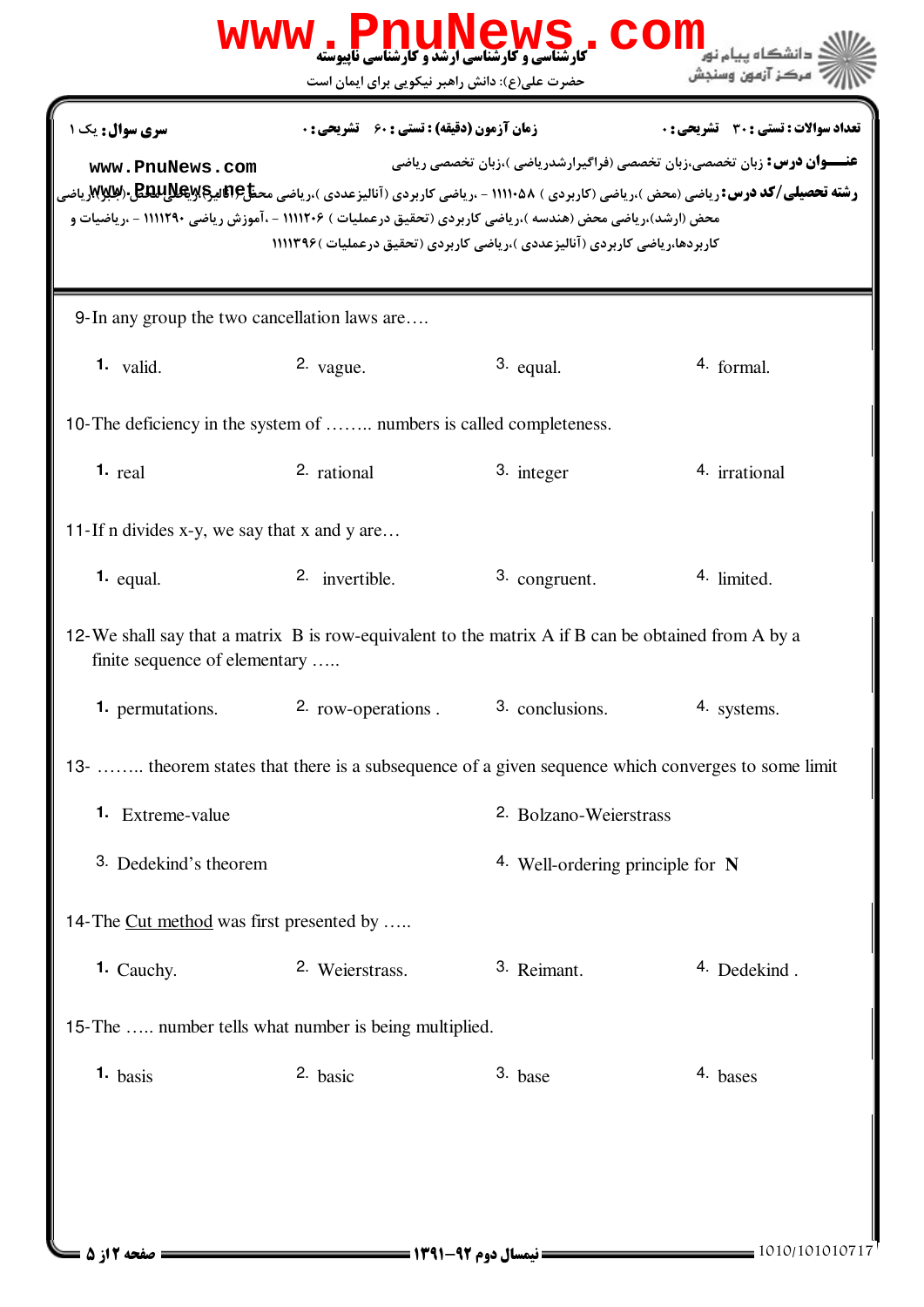|                                                                                                                                                                     |                    | WWW.DnuNews<br>حضرت علی(ع): دانش راهبر نیکویی برای ایمان است | COI                                                                          | مركز آزمون وسنجش                                                                                                               |
|---------------------------------------------------------------------------------------------------------------------------------------------------------------------|--------------------|--------------------------------------------------------------|------------------------------------------------------------------------------|--------------------------------------------------------------------------------------------------------------------------------|
| سری سوال: یک ۱                                                                                                                                                      |                    | <b>زمان آزمون (دقیقه) : تستی : 60 ٪ تشریحی : 0</b>           |                                                                              | <b>تعداد سوالات : تستی : 30 ٪ تشریحی : 0</b><br><b>عنـــوان درس:</b> زبان تخصصی،زبان تخصصی (فراگیرارشدریاضی )،زبان تخصصی ریاضی |
| www.PnuNews.com<br><b>رشته تحصیلی/کد درس: ر</b> یاضی (محض )،ریاضی (کاربردی ) ۵۸۰ا۱۱۱ - ،ریاضی کاربردی (آنالیزعددی )،ریاضی مح <b>تاعآتالیجگلالاللهای «Ww</b> y، یاضی |                    |                                                              |                                                                              |                                                                                                                                |
| محض (ارشد)،ریاضی محض (هندسه )،ریاضی کاربردی (تحقیق درعملیات ) ۱۱۱۲۰۶ - ،آموزش ریاضی ۱۱۱۱۲۹۰ - ،ریاضیات و                                                            |                    |                                                              | کاربردها،ریاضی کاربردی (آنالیزعددی )،ریاضی کاربردی (تحقیق درعملیات )۱۱۱۳۹۶ ( |                                                                                                                                |
| 16-The  of a number is the product all the whole numbers, except zero, that are less than or equal<br>to that number.                                               |                    |                                                              |                                                                              |                                                                                                                                |
| 1. exponent                                                                                                                                                         | 2. power           |                                                              | 3. factorial                                                                 | 4. basis                                                                                                                       |
| 17-Nicomachus divides numbers into three classes. Which one of the following numbers is not in his<br>divisions?                                                    |                    |                                                              |                                                                              |                                                                                                                                |
| <b>1.</b> prime numbers                                                                                                                                             |                    |                                                              | 2. superabundant numbers                                                     |                                                                                                                                |
| 3. deficient numbers                                                                                                                                                |                    |                                                              | 4. perfect numbers                                                           |                                                                                                                                |
| 18-Group theory was initiated Galois.                                                                                                                               |                    |                                                              |                                                                              |                                                                                                                                |
| $1.$ on                                                                                                                                                             | 2. $_{\text{out}}$ | $3.$ up                                                      |                                                                              | 4. by                                                                                                                          |
| 19-A partition of a set X is a  of the<br>set into non-empty subsets, no two of<br>which overlap and whose  is all of<br>X.                                         |                    |                                                              |                                                                              |                                                                                                                                |
| <b>1.</b> decomposition-intersection                                                                                                                                |                    |                                                              | 2. union-composition                                                         |                                                                                                                                |
| 3. union-decomposition                                                                                                                                              |                    |                                                              | 4. decomposition-union                                                       |                                                                                                                                |
| 20 -     is applied in economics and politics.                                                                                                                      |                    |                                                              |                                                                              |                                                                                                                                |
| 1. Combination                                                                                                                                                      |                    |                                                              | 2. Probability theory                                                        |                                                                                                                                |
| 3. Operation                                                                                                                                                        |                    | 4. Ratio                                                     |                                                                              |                                                                                                                                |
|                                                                                                                                                                     |                    |                                                              |                                                                              |                                                                                                                                |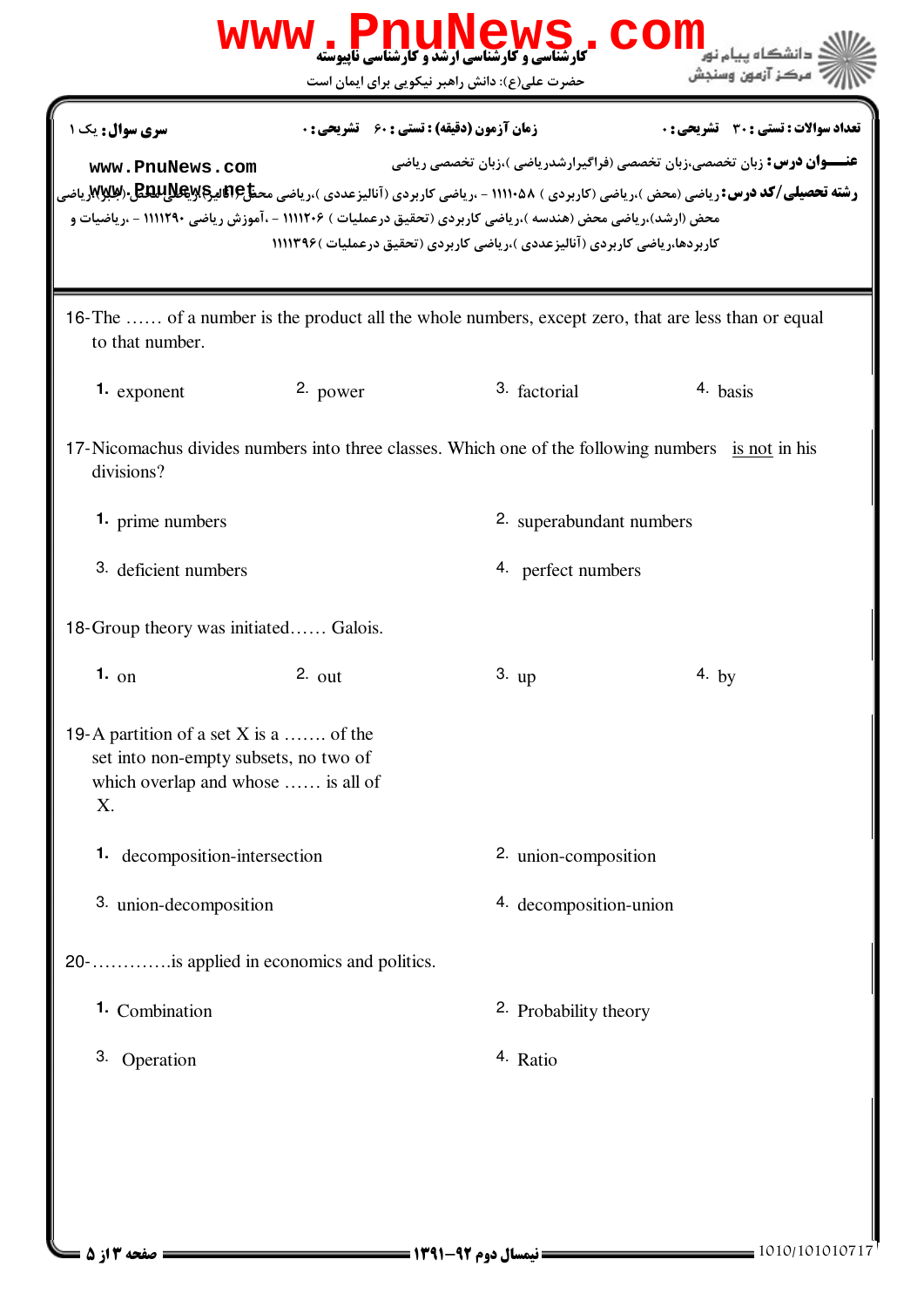|                                              | <b>www.PnuNews</b><br>حضرت علی(ع): دانش راهبر نیکویی برای ایمان است                                                                                            | <b>کارشناسی و کارشناسی ارشد و کارشناسی ناپیوسته</b>                          | مركز آزمون وسنجش                                                                                                                                                                                                                                                                         |
|----------------------------------------------|----------------------------------------------------------------------------------------------------------------------------------------------------------------|------------------------------------------------------------------------------|------------------------------------------------------------------------------------------------------------------------------------------------------------------------------------------------------------------------------------------------------------------------------------------|
| <b>سری سوال :</b> یک ۱<br>www.PnuNews.com    | <b>زمان آزمون (دقیقه) : تستی : 60 ٪ تشریحی : 0</b><br>محض (ارشد)،ریاضی محض (هندسه )،ریاضی کاربردی (تحقیق درعملیات ) ۱۱۱۲۰۶ - ،آموزش ریاضی ۱۱۱۱۲۹۰ - ،ریاضیات و | کاربردها،ریاضی کاربردی (آنالیزعددی )،ریاضی کاربردی (تحقیق درعملیات )۱۱۱۳۹۶ ( | تعداد سوالات : تستي : 30 ٪ تشريحي : 0<br><b>عنـــوان درس:</b> زبان تخصصي،زبان تخصصي (فراگيرارشدرياضي )،زبان تخصصي رياضي<br><b>رشته تحصیلی/کد درس: ر</b> یاضی (محض )،ریاضی (کاربردی ) ۵۸×۱۱۱۱ - ،ریاضی کاربردی (آنالیزعددی )،ریاضی مح <b>تاعآبالیکاپالیکاپالیکاپالیکاپالیکاپالیکاپالی</b> |
| 21-The first step of Gaussian elimination is |                                                                                                                                                                |                                                                              |                                                                                                                                                                                                                                                                                          |
|                                              | <b>1.</b> writting down the augmented matrix of the system of linear equation.                                                                                 |                                                                              |                                                                                                                                                                                                                                                                                          |
|                                              | 2. finding an echelon form of the augmented matrix.                                                                                                            |                                                                              |                                                                                                                                                                                                                                                                                          |
|                                              | 3. writting down the system of equations corresponding to the echelon form.                                                                                    |                                                                              |                                                                                                                                                                                                                                                                                          |
|                                              | 4. using black substitution to arrive at the solution.                                                                                                         |                                                                              |                                                                                                                                                                                                                                                                                          |
|                                              | 22-The general study of curves and surfaces is known as                                                                                                        |                                                                              |                                                                                                                                                                                                                                                                                          |
| 1. geometry.                                 |                                                                                                                                                                | 2. algebra.                                                                  |                                                                                                                                                                                                                                                                                          |
| 3. algebraic geometry.                       |                                                                                                                                                                | 4. geometric algebra.                                                        |                                                                                                                                                                                                                                                                                          |
|                                              | 23-Every countable union of countable sets is $a(n)$                                                                                                           |                                                                              |                                                                                                                                                                                                                                                                                          |
| 1. countable set.                            |                                                                                                                                                                | 2. uncountable infinite set.                                                 |                                                                                                                                                                                                                                                                                          |
| 3. uncountable finite set.                   |                                                                                                                                                                | 4. countable finite set.                                                     |                                                                                                                                                                                                                                                                                          |
|                                              | 24-Omar Khayyam's work on algebra was translated into French by                                                                                                |                                                                              |                                                                                                                                                                                                                                                                                          |
| 1. Heron.                                    | 2. Woepeke.                                                                                                                                                    | $3.$ Plato.                                                                  | 4. Fibonacci.                                                                                                                                                                                                                                                                            |
| 25-Statistics is a                           |                                                                                                                                                                |                                                                              |                                                                                                                                                                                                                                                                                          |
|                                              | 1. scientific method of collecting and interpreting data.                                                                                                      |                                                                              |                                                                                                                                                                                                                                                                                          |
| 2. science of uncertainly and variation.     |                                                                                                                                                                |                                                                              |                                                                                                                                                                                                                                                                                          |
| 3. science of collecting incomplete data.    |                                                                                                                                                                |                                                                              |                                                                                                                                                                                                                                                                                          |
|                                              | 4. science of explaining economical values.                                                                                                                    |                                                                              |                                                                                                                                                                                                                                                                                          |
| = صفحه ۱۴ز ۵ =                               |                                                                                                                                                                |                                                                              | 1010/101010717                                                                                                                                                                                                                                                                           |